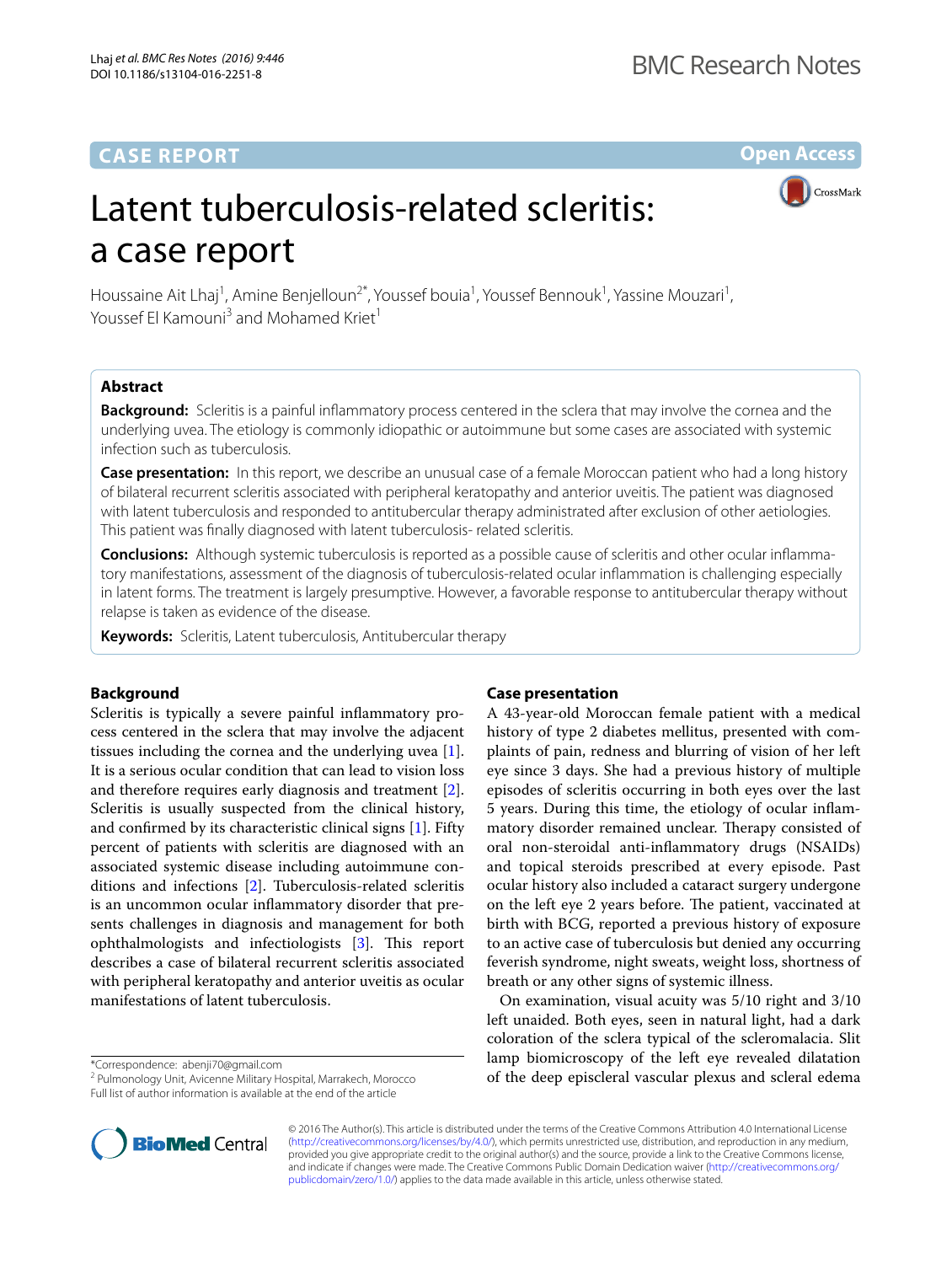distinguished in a nodule adjacent to the temporal limbus, measuring around  $3 \times 3$  mm in size, firm, immobile, and tender to palpation (Fig. [1\)](#page-1-0). The peripheral cornea was seat of a crescent-shaped white-grayish opacity located 2 mm from the limbus with intact overlying epithelium and thinned and infiltrated underlying stroma; which strongly suggested the presence of cicatrised peripheral ulcerative keratitis. There were also some foci of stomal infiltrates. The examination of the left eye also found a circumciliary congestion,  $+ 2$  cells and  $+ 1$  flare anterior chamber activity, an eccentric and irregular pupil, and a pseudophakic posterior chamber with opacification and phimosis of the anterior capsule. The examination of the right eye found similar corneal lesions, an optically empty anterior chamber, pigment deposits on the anterior lens capsule, and posterior subcapsular cataract (Fig. [2\)](#page-1-1). Intraocular pressure (Goldman tonometer) was 14 mmHg right and 10 mmHg left eye respectively. Fundoscopy was normal in both eyes, as well as fluorescein angiography and ultrasound B-scan. On the basis of these features, the patient was diagnosed with active nodular non necrotizing scleritis-associated with anterior uveitis in the right eye and bilateral sequelae of previous episodes of sclerokeratitis and sclerouveitis.

The patient was hospitalized for etiologic inquiry. Systemic examination including respiratory system was reported normal. Laboratory investigation found an elevated erythrocyte sedimentation rate of 40 mm/h. The tuberculin skin test (TST) results showed a 20 mm induration and the QuantiFERON-TB Gold test was positive with value over 3 IU/ml. X-ray and CT scan of the chest revealed no specific pulmonary fibrotic lesions. Other investigations including routine haemogram, C-reactive

<span id="page-1-0"></span>

**Fig. 1** Cicatrised peripheral ulcerative keratitis, pigment deposits on the anterior lens capsule and posterior subcapsular cataract in the right eye



<span id="page-1-1"></span>protein, serum electrolytes, renal and hepatic functions, urine analysis, serum rheumatoid factor, antineutrophilic cytoplasmic antibodies (p and c), antinuclear antibodies, angiotensin converting enzyme, syphilitic serology (TPHA-VDRL), serologies for viral hepatitis (B and C), ELISA for human immunodeficiency virus  $(1-2)$ , sacroiliac joint radiographs and X-ray of sinus were normal. Biopsy of the sclera couldn't be attempted due to the high risk of eye damage. Based on the foregoing clinical information and investigation results, the patient was diagnosed with presumptive latent tuberculosis-related scleritis. The inflammatory episode was well controlled a week after use of a selective cox-2 inhibitor and a topical corticosteroid. In addition, the patient received, under the supervision of the pneumologist, the first-line fourdrug anti-tubercular therapy including isoniazid 5 mg/ kg/day, rifampicin 10 mg/kg/day, ethambutol 15 mg/ kg/day, and pyrazinamide 25 mg/kg/day initially for 2 months. Thereafter, isoniazid and rifampicin were used for an additional 7 months. Pyridoxine supplementation was given until cessation of therapy. No recurrences were observed over 12 months of follow-up since completing therapy.

# **Discussion**

Scleritis is a severe inflammatory condition characterized by edema and cell infiltration of the sclera [\[4](#page-3-3)]. According to the classification of Watson and Hayreh, scleritis is divided into anterior and posterior types based upon the anatomic distribution of disease [[5\]](#page-3-4). Anterior scleritis, the most common type  $[1]$  $[1]$ , is further subdivided into diffuse, nodular, necrotizing with inflammation, and necrotizing without inflammation (scleromalacia perforans) [\[5](#page-3-4)]. These forms of anterior scleritis correspond roughly to different degrees of severity [\[2](#page-3-1)].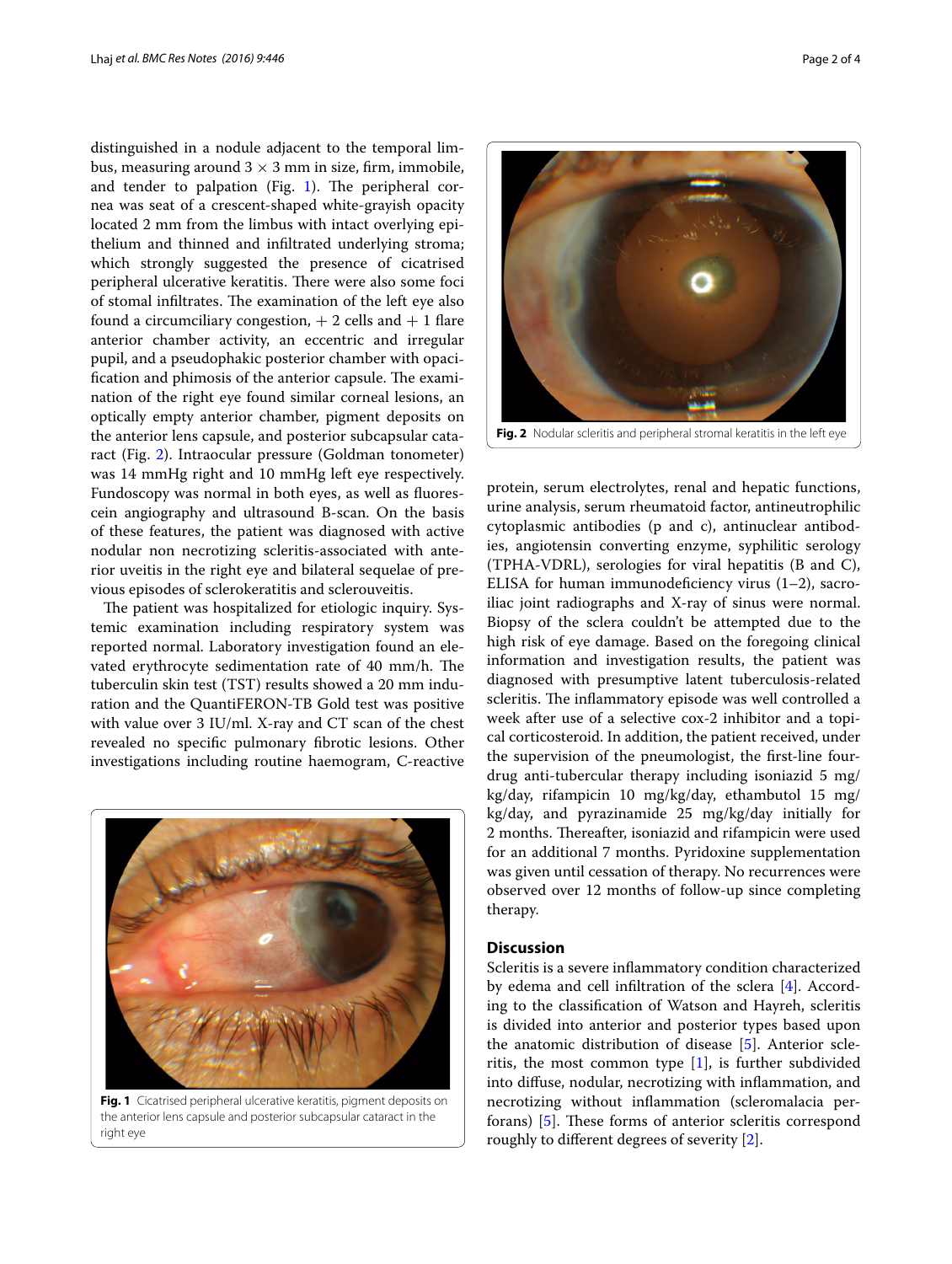In eyes with scleritis, the inflammatory process may extend to adjacent structures, causing several complications that may lead to loss of vision [\[4](#page-3-3)]. Anterior scleritis can be associated with anterior uveitis, cataracts, glaucoma and peripheral keratopathy [\[1,](#page-3-0) [2,](#page-3-1) [4,](#page-3-3) [6\]](#page-3-5). Clinical types of peripheral keratopathy associated with scleritis include peripheral corneal thinning (intact epithelium and no inflammatory cells in the stroma), stromal keratitis (intact epithelium but with inflammatory cells in the stroma and without stromal ulceration, and peripheral ulcerative keratitis (epithelial defect, inflammatory cells in the stroma, and stromal ulceration) [[6\]](#page-3-5). Specific complications of posterior scleritis can include exudative retinal detachment, optic disk edema, cystoid macular edema, and choroidal folds [[1,](#page-3-0) [2](#page-3-1)]. Other common complications include scleral thinning and globe rupture with minor trauma [\[2](#page-3-1)].

Scleritis may be idiopathic or associated with local or systemic disease. Autoimmune conditions are found in approximately 40 % of patients and infections in approximately 7 % [\[2](#page-3-1)]. A large number of vasculitic and connective tissue diseases are associated with scleritis but the most common are rheumatoid arthritis and Wegener granulomatosis [[1,](#page-3-0) [2](#page-3-1)]. Other less commonly associated systemic diseases include systemic lupus erythematosus, relapsing polychondritis, polyarteritis nodosa, inflammatory bowel disease, sarcoidosis, juvenile rheumatoid arthritis, ankylosing spondylitis, cryoglobulinemia, Cogan's syndrome, systemic vasculitis, temporal and Takayasu arteritis [[1,](#page-3-0) [2](#page-3-1)]. The most commonly associated infection is herpes zoster.

Tuberculosis (TB) is one possible infectious cause of scleritis and among other ocular inflammatory manifestations [[7](#page-3-6)[–12](#page-3-7)]. Ocular Mycobacterium tuberculosis (MTB) infection is most often a result of hematogenous dissemination from a distant site (such as lungs) [\[3](#page-3-2), [9](#page-3-8), [12\]](#page-3-7). Infection may also occur by direct extension from surrounding tissue or direct inoculation [[9,](#page-3-8) [12\]](#page-3-7). Definitive diagnosis of ocular TB is based on demonstration of MTB in ocular samples, from polymerase chain reaction (PCR) detection, growth in cultures or detection of acidfast bacilli on smears [\[13,](#page-3-9) [14](#page-3-10)]. Such tests are not sensitive [[3,](#page-3-2) [9\]](#page-3-8) and even the caseating granulomatous inflammatory lesion as histopathological evidence of ocular TB is rarely available [[11,](#page-3-11) [14](#page-3-10)]. Ocular TB infection is difficult to diagnose due to the invasiveness of obtaining tissue samples, and limitations of available diagnostic tests [\[9](#page-3-8)]. Additionally, immune-mediated ocular TB can occur due to hypersensitivity to MTB antigens from a distant focus despite the absence of bacterium in the eye [[3,](#page-3-2) [8](#page-3-12), [9,](#page-3-8) [11,](#page-3-11) [12](#page-3-7)]. Unfortunately, there is no pathognomonic clinical manifestation for ocular TB [\[9](#page-3-8)]. Considering this features, the diagnosis of ocular TB remain largely presumptive, supported by the combination of corroborative evidences such as suggestive history and clinical signs, detection of MTB in non-ocular samples or positive indirect tests for TB infection, radiologic findings of either active or latent TB infection, exclusion of other etiologies and response to anti-tubercular treatment without relapse [[10,](#page-3-13) [12](#page-3-7)[–14\]](#page-3-10).

TB-related ocular inflammation mainly accompanies latent TB (LTB) [\[14\]](#page-3-10), wherein the patient is infected with MTB but does not have active TB disease [[9](#page-3-8), [11,](#page-3-11) [14](#page-3-10)]. It is estimated that LTB affect one-third of the world's population and about 10 % of patients with LTB will go on to develop active TB at a later stage of their life [[9,](#page-3-8) [14](#page-3-10)]. Progression of LTB to active TB is more common among people with compromised immune systems and those with certain medical conditions [\[9\]](#page-3-8) as diabetes present in our patient. In Morocco, country where TB is endemic with over 27,000 new cases detected annually, LTB as a possible etiology of scleritis and other ocular inflammations is often ignored. In the absence of others presumed etiologies, such manifestations continue to be labeled idiopathic and are often treated with topical corticosteroids and/or non-steroidal anti-inflammatory drugs. Systemic steroids and immunosuppressive drugs can also be used to manage the disease, and this may have catastrophic consequences in patients with undiagnosed LTB infection [[3,](#page-3-2) [9](#page-3-8), [11](#page-3-11)].

The methods currently available to detect LTB are the tuberculin skin test (TST) and the interferon gamma assays release assays (IGRAs) [\[9](#page-3-8), [11](#page-3-11)]. The TST is the oldest and most widespread test used for tuberculosis diagnosis [\[9](#page-3-8)]. Its drawbacks are operator-dependent placement and reading. Sometimes, a history of BCG vaccination can yield false-positive results due to a crossreaction with *Bacillus* Calmette-Guérin (BCG) that contains a strain of the closely related bacteria, Mycobacterium bovis, but in our case, given the interval between the vaccination and the TST, it seems unlikely [[9,](#page-3-8) [15](#page-3-14)]. IGRAs, such as QuantiFERON-TB Gold, are in vitro tests that measures IFN-γ released when whole blood is stimulated with 2 synthetic peptides, the early secreted antigenic target 6-kDa protein (ESAT-6) and the 10-kDa culture filtrate protein (CFP-10), both found in MTB but not in the BCG vaccine or in the vast majority of atypical mycobacterium [\[15](#page-3-14)]. However, the QuantiFERON-TB gold is expensive and most patients in developing countries cannot afford it. Thus, QuantiFERON-TB Gold is more specific for LTB infection than the tuberculin skin test in a population recently vaccinated by BCG, but the TST gives a better cost-effectiveness pattern [[14](#page-3-10)[–16](#page-3-15)]. In the present case, the TST result was positive with induration large enough to raise our suspicion of TB. The QFT testing strengthened the diagnosis.